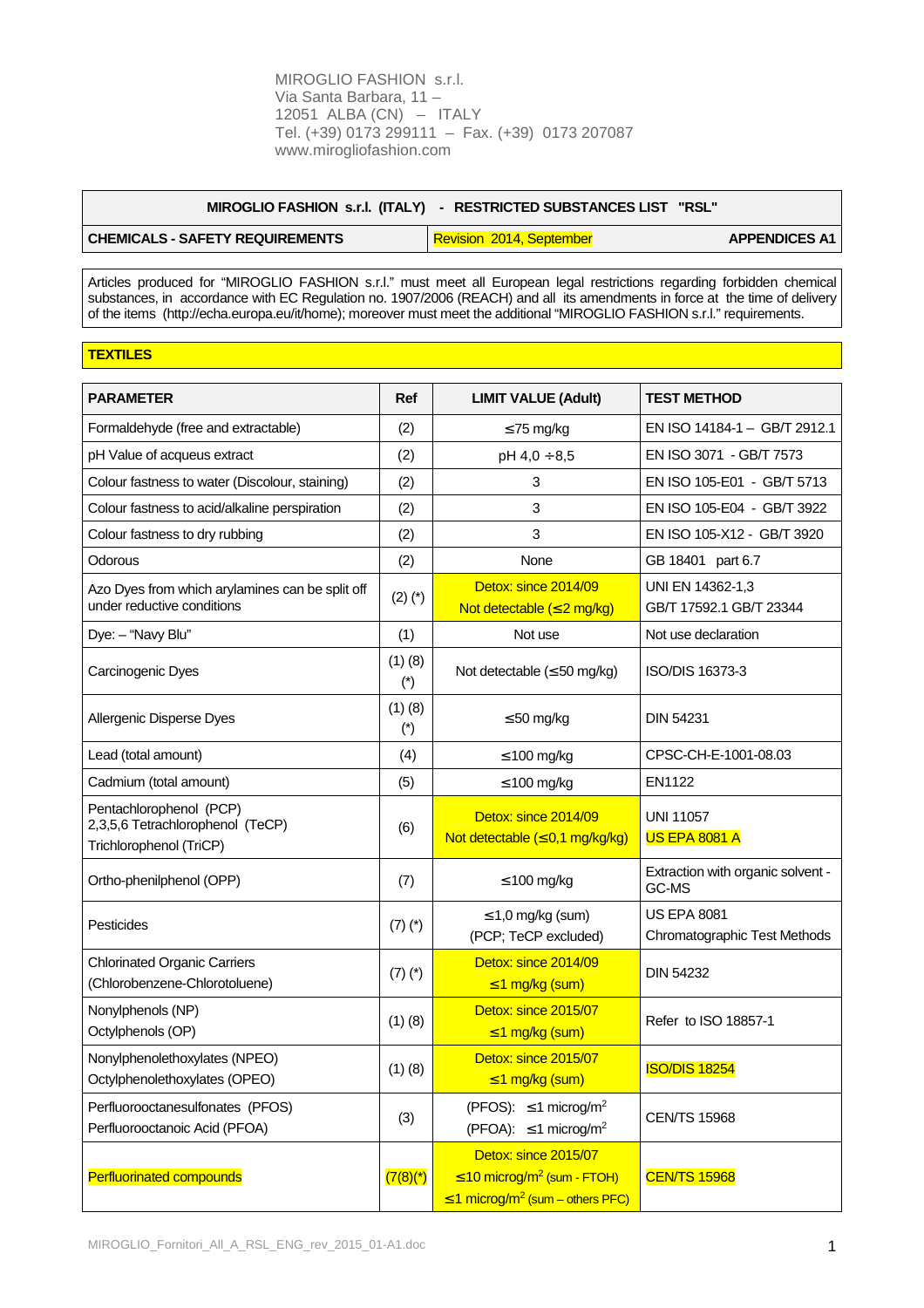| <b>PARAMETER</b>                                                                                                           | <b>Ref</b>   | <b>LIMIT VALUE (Adult)</b>                                           | <b>TEST METHOD</b>                                                                 |
|----------------------------------------------------------------------------------------------------------------------------|--------------|----------------------------------------------------------------------|------------------------------------------------------------------------------------|
| Organotin compounds:<br>MeT DBT, TBT, TeBT, MOT, DOT, DProT,<br>DPhT, TPhT, MBT                                            | (7)          | Detox: since 2014/09<br>Not Detectable $(\leq 0.01$ mg/kg)           | <b>ISO / TS 16179</b>                                                              |
| Alogenated Flame Retardants:<br>PentaBDE, OctaBDE, DecaBDE, TEPA, TRIS,<br>PBB, TCEP, BDBPT, BBP, HBCDD                    | (1)          | Detox: since 2014/09<br>Not detectable $(\leq 0.5 \text{ mg/kg})$    | Extraction with organic solvent -<br>Analysis by: GC-MS; GC-ECD;<br>LC-MS          |
| Short chained chloroparaffines:<br>$(SCCPs: C_{10}$ - $C_{13})$                                                            | (1)<br>(7)   | Detox: since 2014/09<br>Not detectable $(\leq 1 \text{ mg/kg})$      | <b>ISO/DIS 18219</b> - Extraction with<br>organic solvent - Analysis by<br>GC-MSMS |
| Polycyclic Aromatic Hydrocarbons (IPA - PAH)<br>(Applied to synthetic fibers only)                                         | (7)<br>$(*)$ | Benzo $[\alpha]$ pirene $\leq 1.0$ mg/kg<br>(sum): $\leq$ 10,0 mg/kg | ZEK 01.4-08                                                                        |
| Dimethylfumarate                                                                                                           | (1)          | $\leq$ 0,1 mg/kg                                                     | <b>ISO/TS 16186</b>                                                                |
| (Perchlorethylene<br>solvents<br><b>Chlorinated</b><br>excluded):Dichloromethane,Trichloroethylene,1,2<br>- Dichloroethane | (7)          | Detox: since 2014/09<br>Not detectable $(\leq 1 \text{ mg/kg})$      | <b>Extraction HS-SPME or Purge</b><br>&Trap - GCMS"                                |
| Perchloroethylene                                                                                                          |              | Detox: since 2020/12<br>Not detectable $(\leq 1 \text{ mg/kg})$      | <b>Extraction HS-SPME or Purge</b><br>&Trap – GCMS"                                |

| <b>PARAMETER</b><br><b>Heavy Metals (Extractables)</b> | Ref | <b>LIMIT VALUE (Adult)</b><br>(mg/kg) | <b>TEST METHOD</b>                                           |
|--------------------------------------------------------|-----|---------------------------------------|--------------------------------------------------------------|
| Antimony                                               |     | $\leq 30.0$                           | <b>Extractable Content: extraction</b>                       |
| Arsenic                                                |     | $\leq 1.0$ <sup>(**)</sup>            | with acid perspiration, refer to:<br>EN ISO 105-E04 - ICP-MS |
| Lead                                                   |     | $\leq 1,0$                            | Cr(VI): referred to EN ISO 17075                             |
| Cadmium                                                |     | $\leq 0,1$                            | (**) Only for natural fibers                                 |
| Chromium (total)                                       |     | $\leq 2,0$                            |                                                              |
| Chromium VI                                            | (7) | $\leq 0.5$                            |                                                              |
| Cobalt                                                 |     | $\leq 4.0$                            |                                                              |
| Copper                                                 |     | $\leq 50.0$                           |                                                              |
| <b>Nickel</b>                                          |     | $\leq 4.0$                            |                                                              |
| Mercury                                                |     | $\leq$ 0,02 $($ <sup>**</sup> )       |                                                              |

## **Coated Fabric – Additional Requirements**

| <b>PARAMETER (refers to the coating material)</b>                          | Ref             | <b>LIMIT VALUE (Adult)</b>                                      | <b>TEST METHOD</b>               |
|----------------------------------------------------------------------------|-----------------|-----------------------------------------------------------------|----------------------------------|
| Phthalates:<br>DEHP, BBP, DBP. DNOP, DINP, DIDP, DIBP,<br>DIHP, DHNUP, DPP | (1)(8)<br>$(*)$ | Detox: since 2014/09<br>Not detectable $(\leq 1 \text{ mg/kg})$ | CPSC-CH-C1001-09.3               |
| $Leaf - (total amount)$                                                    | (9)             | $\leq 90$ mg/kg                                                 | CPSC-CH-E-1003-09.1              |
| Cadmium - (total amount)                                                   | (1)             | $\leq 100$ mg/kg                                                | FN 1122 -<br>CPSC-CH-E-1003-09.1 |
| Chromium VI                                                                | (10)            | $\leq$ 0.5 mg/kg                                                | <b>EN ISO 17075</b>              |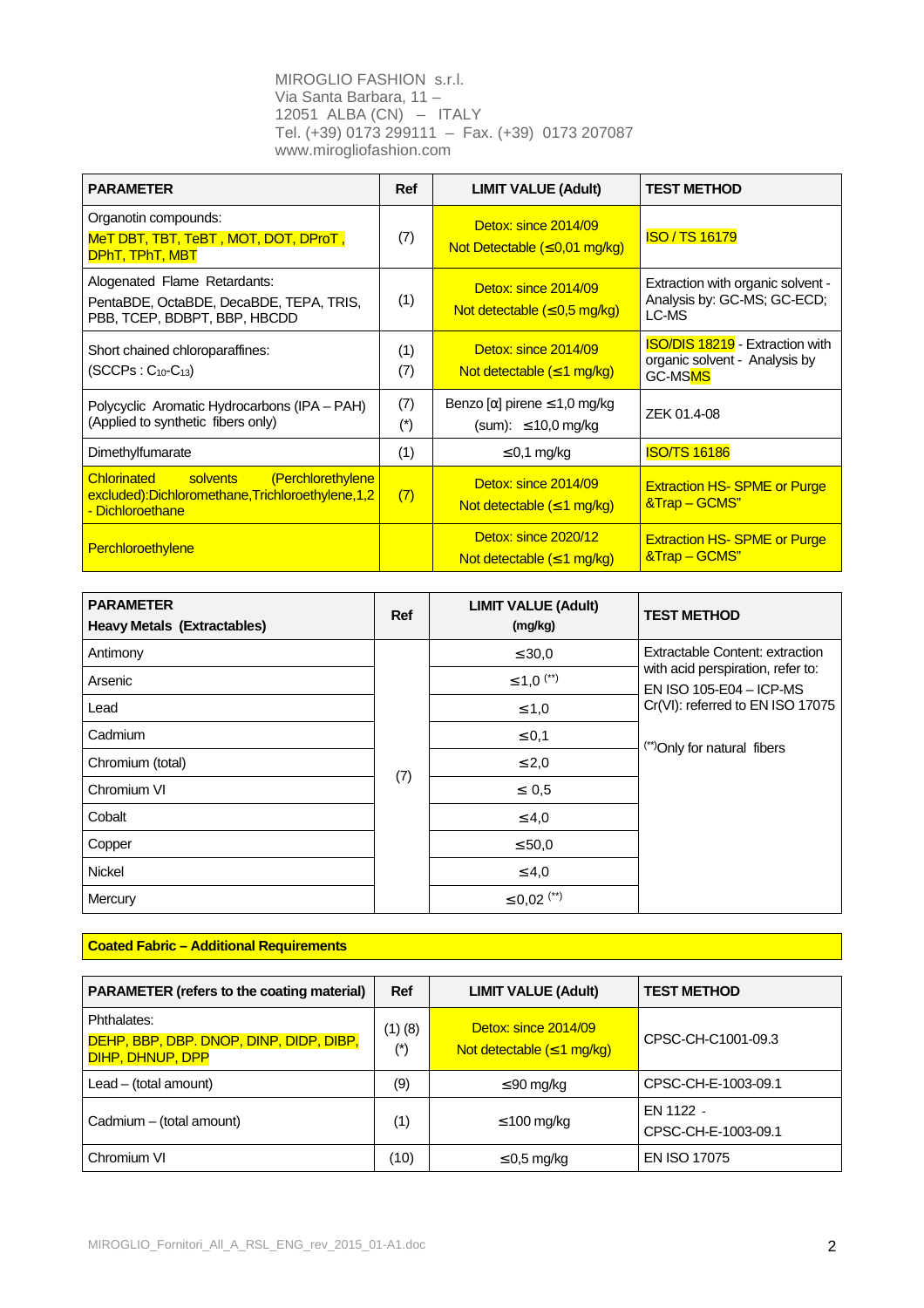### **Coated Fabric – Additional Requirements for PVC**

| <b>PARAMETER (refers to the coating material)</b> | <b>Ref</b> | <b>LIMIT VALUE (Adult)</b> | <b>TEST METHOD</b>   |
|---------------------------------------------------|------------|----------------------------|----------------------|
| Vinyl Chloride (monomer)                          | (11)       | $\leq$ 5 mg/kg             | GB/T 4615 - ISO 6401 |
| Lead – (Chloridric acid extractable)              | (11)       | $\leq 90$ mg/kg            | GB 21550             |
| Cadmium - (Chloridric acid extractable)           | (11)       | $\leq$ 75 mg/kg            | GB 21550             |
| <b>Volatile Substances</b>                        | (11)       | $\leq$ 20 mg/kg            | GB 21550             |

## **References**

(1) = REACH Regolament EC nr. 1907/2006 - Dangerous substances and substances of very high concern (SVHC) –

(Annex: XVII e Candidate List).

(2) = GB 18401: 2011 - People's Republic of China – National general safety technical code for textile products. Not applicable to leather goods and shoes.

- (3) = EU Directive 2006/122/CE
- $(4)$  = Denmark
- (5) = Netherlands: Cadmium Decree
- (6) = Adult: Francia Korea
- (7) = "Private Eco Label"
- $(8)$  = "Internal limit"
- (9) = USA: CPSIA (coated materials)
- (10) = KC Mark: Annex 3: Leather products

(11) = GB 21550: 2008 - People's Republic of China – Restriction of hazardous materials in PVC artificial leather

(\*) = individual substances are listed in appendix "Individual substances"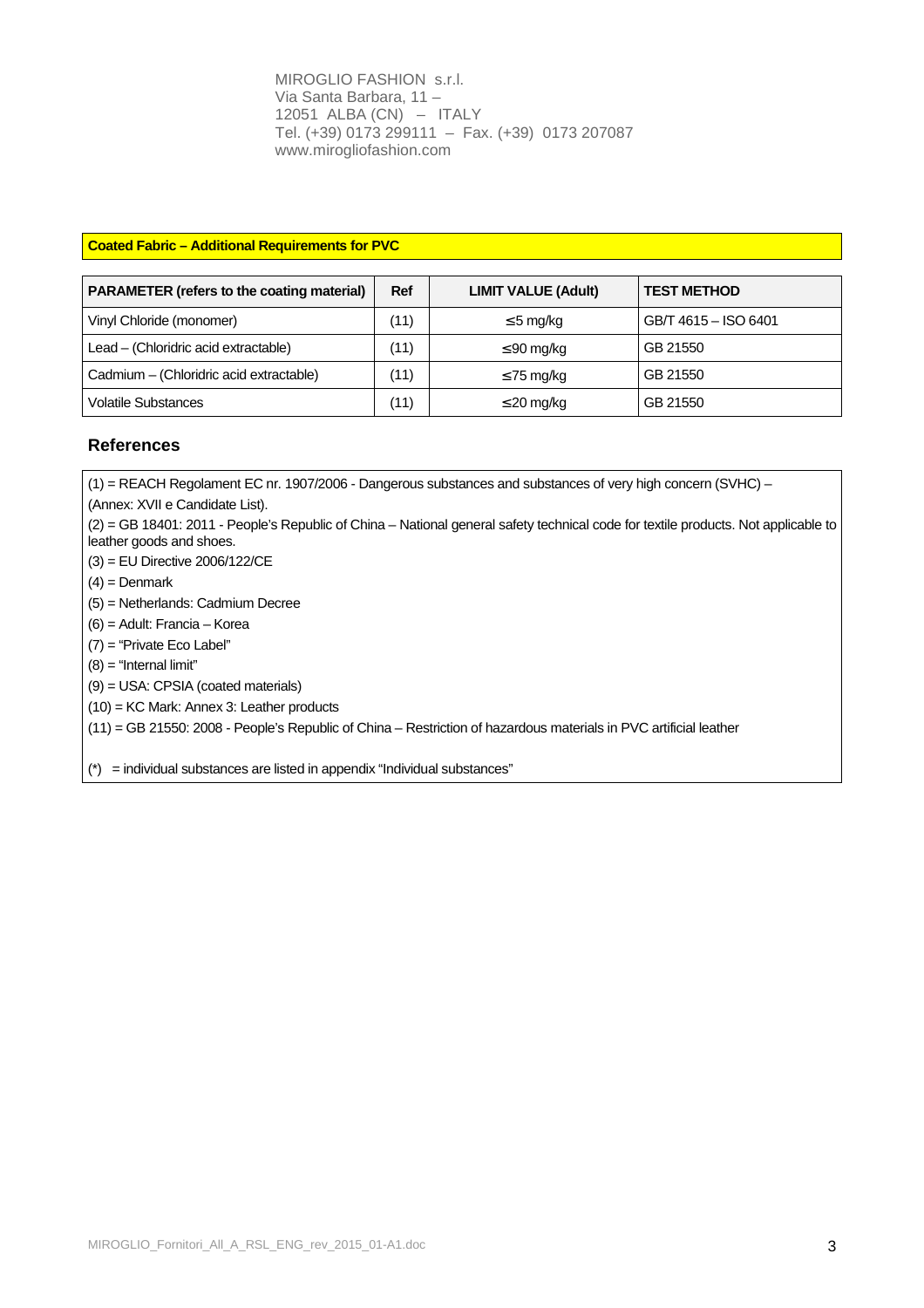| MIROGLIO FASHION s.r.l. (ITALY) | - RESTRICTED SUBSTANCES LIST "RSL" |                      |
|---------------------------------|------------------------------------|----------------------|
| CHEMICALS - SAFETY REQUIREMENTS | Revision 2014, September           | <b>APPENDICES A2</b> |

Articles produced for "MIROGLIO FASHION s.r.l." must meet all European legal restrictions regarding forbidden chemical substances, in accordance with EC Regulation no. 1907/2006 (REACH) and all its amendments in force at the time of delivery of the items (http://echa.europa.eu/it/home); moreover must meet the additional "MIROGLIO FASHION s.r.l." requirements.

# **LEATHERS & FURS**

| <b>PARAMETER</b>                                                                                                                                               | <b>Ref</b>           | <b>LIMIT VALUE (Adult)</b>                                                       | <b>TEST METHOD</b>                                               |
|----------------------------------------------------------------------------------------------------------------------------------------------------------------|----------------------|----------------------------------------------------------------------------------|------------------------------------------------------------------|
| Formaldehyde (free and extractable)                                                                                                                            | (2)                  | $\leq$ 75 mg/kg                                                                  | EN ISO 17226-1 - GB/T 19941                                      |
| Azo Dyes from which arylamines can be split off<br>under reductive conditions                                                                                  | $(1)$ $(2)$<br>$(*)$ | Detox: since 2014/09<br>Not detectable $(\leq 2 \text{ mg/kg})$                  | EN ISO 17234-1,2- GB/T 19942                                     |
| Dye: - "Navy Blu"                                                                                                                                              | (1)                  | Not use                                                                          | Declaration                                                      |
| Pentachlorophenol (PCP); 2,3,4,5, - 2,3,4,6 -<br>2,3,5,6<br>TeCP (Tetrachlorophenols) 2,4,6 - 2,3,6 - 2,3,5<br>- 2,4,5- 2,3,4- 3,4,5 ; Trichlorophenol (TriCP) | (1)(5)               | Detox: since 2014/09<br>Not detectable $( \leq 0, 1 \text{ mg/kg})$              | EN ISO 17070                                                     |
| Ortho-phenilphenol (OPP)                                                                                                                                       | (5)                  | $\leq 100$ mg/kg                                                                 | <b>ISO/DIS 13365</b>                                             |
| $pH(\Delta pH)$                                                                                                                                                | (5)                  | $pH$ 3,2 ÷ 7,5 ( $\Delta pH \le 0.7$ )                                           | <b>EN ISO 4045</b>                                               |
| Chromium VI                                                                                                                                                    | (4)                  | $\leq$ 3,0 mg/kg                                                                 | EN ISO 17075                                                     |
| $Leaf - (total amount)$                                                                                                                                        | $(3)$ $(10)$         | ≤ 100 mg/kg $^{(3)}$<br>$\leq$ 90 mg/kg <sup>(10)</sup> (Patent leather)         | EN ISO 17072-2                                                   |
| Cadmium - (total amount)                                                                                                                                       | (11)                 | $\leq 100$ mg/kg                                                                 | EN ISO 17072-2                                                   |
| Cadmium (extractable)                                                                                                                                          | (5)                  | $\leq$ 0,1 mg/kg                                                                 | EN ISO 17072-1                                                   |
| Lead (extractable)                                                                                                                                             | (5)                  | $\leq$ 0,2 mg/kg                                                                 | EN ISO 17072-1                                                   |
| Mercury (extractable)                                                                                                                                          | (5)                  | $\leq$ 0,02 mg/kg                                                                | EN ISO 17072-1                                                   |
| Organotin compounds:<br>MeT DBT, TBT, TeBT, MOT, DOT, DProT,<br>DPhT, TPhT, MBT                                                                                | (5)                  | Detox: since 2014/09<br>Not detectable $(\leq 0.01$ mg/kg)                       | <b>ISO / TS 16179</b>                                            |
| Phthalates: DEHP, BBP, DBP. DNOP, DINP,<br>DIDP, DIBP, DIHP, DHNUP, DPP                                                                                        | (1)<br>$(*)$         | Detox: since 2014/09<br>Not detectable $( \leq 1$ mg/kg)                         | CPSC-CH-C1001-09.3                                               |
| Alogenated Flame Retardants:<br>PentaBDE, OctaBDE, DecaBDE, TEPA, TRIS,<br>PBB, TCEP, BDBPT, BBP, HBCDD                                                        | (1)                  | Detox: since 2014/09<br>Not detectable $( \leq 0.5$ mg/kg)                       | Extraction with solvent -<br>Analysis by GC-MS; GC-ECD;<br>LC-MS |
| Short chained chloroparaffines:<br>$(SCCPs: C10-C13)$                                                                                                          | (1)<br>(5)           | Detox: since 2014/09<br>Not detectable $( \leq 1$ mg/kg)                         | <b>ISO/DIS 18219 - Alternative</b><br>Method: GC-MSMS            |
| Policloronaftalene                                                                                                                                             | (5)                  | $\leq 1000$ mg/kg                                                                | Extraction with solvent - GC-MS                                  |
| Policlorobifenili (PCB's)                                                                                                                                      | (7)                  | $\leq 1000$ mg/kg                                                                | Extraction with solvent - GC-MS                                  |
| Dioxins and furans                                                                                                                                             | $(6)$ $(*)$          | $\leq$ 1 – 100 mg/kg (sum) (*)                                                   | Extraction with solvent - GC-MS                                  |
| Perfluorooctanesulfonates (PFOS)<br>Perfluorooctanoic Acid (PFOA)                                                                                              | (1)                  | (PFOS): $\leq$ 1 microg/m <sup>2</sup><br>(PFOA): $\leq$ 1 microg/m <sup>2</sup> | <b>CEN/TS 15968</b>                                              |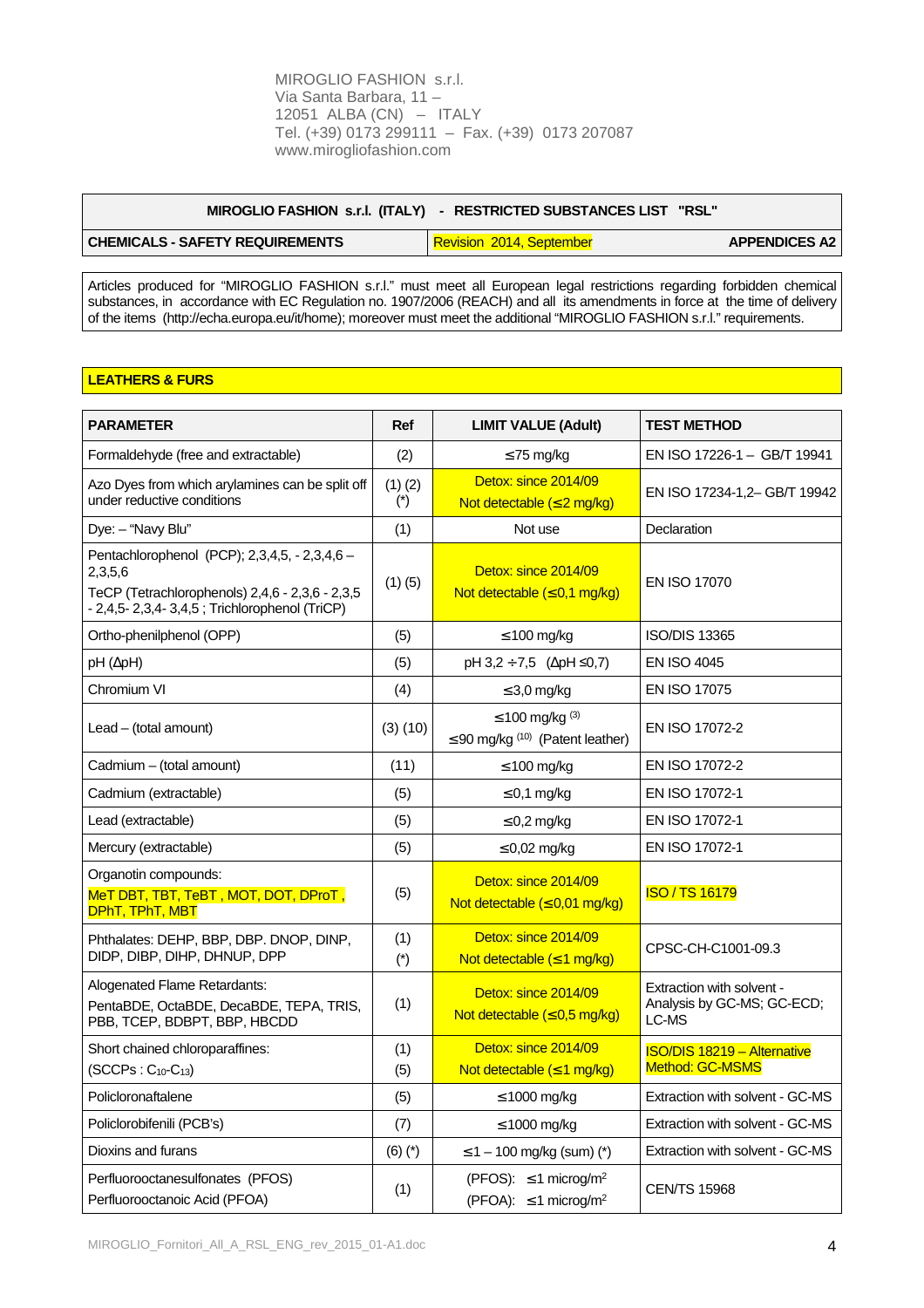| <b>PARAMETER</b>                                               | Ref                    | <b>LIMIT VALUE (Adult)</b>                                                                                                | <b>TEST METHOD</b>                                                      |
|----------------------------------------------------------------|------------------------|---------------------------------------------------------------------------------------------------------------------------|-------------------------------------------------------------------------|
| <b>Perfluorinated compounds</b>                                | $(7(8)$ <sup>*</sup> ) | Detox: since 2015/07<br>$\leq$ 10 microg/m <sup>2</sup> (sum - FTOH)<br>$\leq$ 1 microg/m <sup>2</sup> (sum – others PFC) | <b>CEN/TS 15968</b>                                                     |
| Nonylphenols (NP)<br>Octylphenols (OP)                         | $(1)$ (8)              | Detox: since 2015/07<br>$\leq$ 1 mg/kg (sum)                                                                              | Extraction with solvent -<br>Analysis by GC-MS. refer to ISO<br>18857-1 |
| Nonylphenolethoxylates (NPEO)<br>Octylphenolethoxylates (OPEO) | $(1)$ $(8)$            | Detox: since 2015/07<br>$\leq$ 1 mg/kg (sum)                                                                              | Extraction with solvent -<br>Analysis by LC-MS. ISO DIS<br>18218-1      |
| Dimethylfumarate                                               | (1)                    | $\leq$ 0,1 mg/kg                                                                                                          | <b>ISO/TS 16186</b>                                                     |
| Mercury - organometallic compound                              | (7)                    | $\leq$ 1,0 mg/kg                                                                                                          | Law 112 - Screening Test<br>method: ISO 17072-2                         |
| Asbestos                                                       | (1)                    | Not detected                                                                                                              | Microscopical Test                                                      |

| <b>PARAMETER (Solvents)</b>             | <b>Ref</b> | <b>LIMIT VALUE (Adult)</b>                                      | <b>TEST METHOD</b>                                 |
|-----------------------------------------|------------|-----------------------------------------------------------------|----------------------------------------------------|
| Benzene                                 | (9)        |                                                                 |                                                    |
| Toluene - Dimethyl benzene              | (9)        |                                                                 |                                                    |
| Toluen diisocyanate (free)              | (9)        |                                                                 |                                                    |
| N-exane                                 | (9)        |                                                                 | GB 19340:2003 - Extraction                         |
| Methylene chloryde                      | (9)        | Detox: since 2014/09                                            | <b>HS-SPME o Purge &amp; Trap -</b>                |
| 1.2 Dichloroethane                      | (9)        | Not detectable $(\leq 1 \text{ mg/kg})$                         | Analysis by GC-MS                                  |
| 1,1,2 Trichloroethane                   | (9)        |                                                                 |                                                    |
| Trichloroethylene                       | (9)(7)     |                                                                 |                                                    |
| VOC (volatile organic compound – total) | (9)        |                                                                 |                                                    |
| Methyl Alcohol                          | (7)        |                                                                 |                                                    |
| Perclhoroethylene                       |            | Detox: since 2020/12<br>Not detectable $(\leq 1 \text{ mg/kg})$ | <b>Extraction HS-SPME o Purge</b><br>&Trap - GCMS" |

# **References**

(1) = REACH Regolament EC nr. 1907/2006 - Dangerous substances and substances of very high concern (SVHC) – (Annex: XVII e Candidate List).

(2) = GB 20400:2006 - People's Republic of China – National general safety technical code for leather products

 $(3) =$ Denmark

(4) = Germany – Korea: KC Mark - Annex 3

(5) = "Private Eco Label"

(6) = Germany Chemikalienverbot Verordnung 4

(7) = Japan: Law 112 – Japan Law for the control of the household products containing harmful substances

(8) = "Internal Limit"

(9) = Example Cina GB 19340:2003 - Adhesives for footwear, suitcases and bags

(10) = USA: CPSIA (coated materials)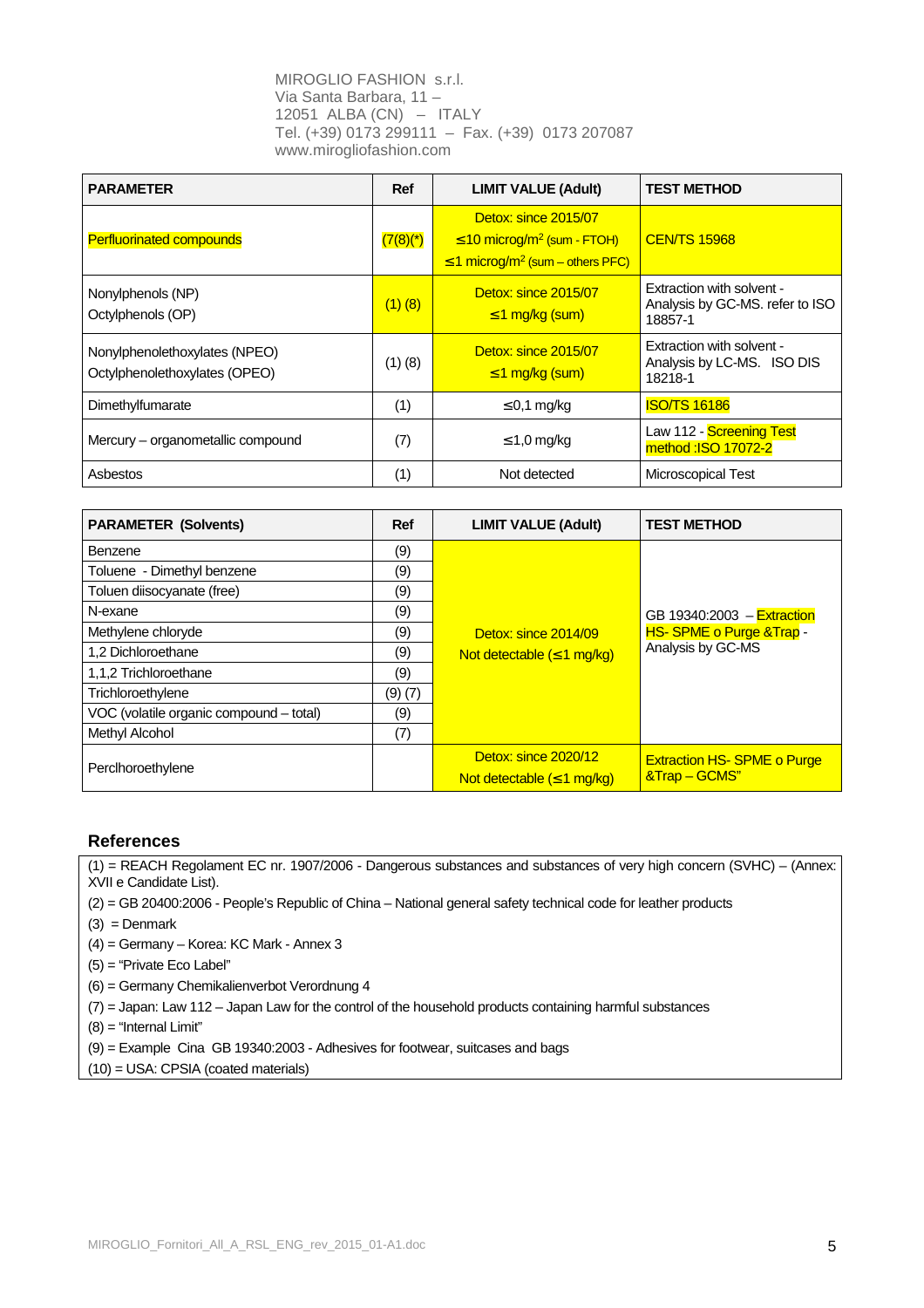| MIROGLIO FASHION s.r.l. (ITALY) | - RESTRICTED SUBSTANCES LIST "RSL" |                      |
|---------------------------------|------------------------------------|----------------------|
| CHEMICALS - SAFETY REQUIREMENTS | Revision 2014, September           | <b>APPENDICES A3</b> |

Articles produced for "MIROGLIO FASHION s.r.l." must meet all European legal restrictions regarding forbidden chemical substances, in accordance with EC Regulation no. 1907/2006 (REACH) and all its amendments in force at the time of delivery of the items (http://echa.europa.eu/it/home); moreover must meet the additional "MIROGLIO FASHION s.r.l." requirements.

#### **PLASTIC ACCESSORIES**

 $\overline{1}$ 

| <b>PARAMETER</b>                                                                       | <b>Ref</b>    | <b>LIMIT VALUE (Adult)</b>                                             | <b>TEST METHOD</b>                                                                    |
|----------------------------------------------------------------------------------------|---------------|------------------------------------------------------------------------|---------------------------------------------------------------------------------------|
| Phthalates: DEHP, BBP, DBP. DNOP, DINP,<br>DIDP, DIBP, DIHP, DHNUP, DPP                | (1)<br>$(*)$  | Detox: since 2014/09<br>Not detectable $(\leq 1 \text{ mg/kg})$        | CPSC-CH-C1001-09.3                                                                    |
| $Leaf - (total amount)$                                                                | $(2)$ $(3)$   | ≤ 100 <sup>(3)</sup> mg/kg<br>$\leq 90^{(2)}$ mg/kg (painted acc.)     | Microwave digest.; ICP-MS/OES<br>CPSC-CH-E-1001-08.3<br>CPSC-CH-E-1003-09.1 (painted) |
| Cadmium - (total amount)                                                               | $(1)$ (1a)    | $\leq$ 100 <sup>(1) (1a)</sup> mg/kg                                   | EN 1122<br>CPSC-CH-E-1001-08.3<br>CPSC-CH-E-1003-09.1 (painted)                       |
| Dioxin and Furans                                                                      | $(11)(*)$     | $\leq$ 1 – 100 mg/kg (sum) (*)                                         | Extraction with solvent -<br>Analysis by GC-MS                                        |
| Polycyclic Aromatic Hydrocarbons (IPA)<br>(PAH)                                        | (10)<br>$(*)$ | Benzo [ $\alpha$ ] pirene $\leq 1,0$ mg/kg<br>$(sum): \leq 10.0$ mg/kg | ZEK 01.4-08                                                                           |
| Organotin compounds:<br>MeT DBT, TBT, TeBT, MOT, DOT, DProT,<br><b>DPhT, TPhT, MBT</b> | (10)          | Detox: since 2014/09<br>Not detectable $(\leq 0.01$ mg/kg)             | <b>ISO/TS16179</b>                                                                    |

| <b>PARAMETER (Solvents)</b>             | <b>Ref</b> | <b>LIMIT VALUE (Adult)</b>              | <b>TEST METHOD</b>                                       |
|-----------------------------------------|------------|-----------------------------------------|----------------------------------------------------------|
| Benzene                                 | (9)        |                                         |                                                          |
| Toluene - Dimethyl benzene              | (9)        |                                         |                                                          |
| Toluen diisocyanate (free)              | (9)        |                                         |                                                          |
| N-exane                                 | (9)        |                                         |                                                          |
| Methylene chloryde                      | (9)        | Detox: since 2014/09                    | GB 19340:2003 $-$ Extraction<br>HS-SPME o Purge & Trap - |
| 1.2 Dichloroethane                      | (9)        | Not detectable $(\leq 1 \text{ mg/kg})$ | Analysis by GC-MS                                        |
| 1,1,2 Trichloroethane                   | (9)        |                                         |                                                          |
| Trichloroethylene                       | (9)(7)     |                                         |                                                          |
| VOC (volatile organic compound - total) | (9)        |                                         |                                                          |
| Methyl Alcohol                          | (9)        |                                         |                                                          |
|                                         |            | Detox: since 2020/12                    | <b>Extraction HS- SPME o Purge</b>                       |
| Perchloroetylene                        |            | Not detectable $(\leq 1 \text{ mg/kg})$ | &Trap – GCMS"                                            |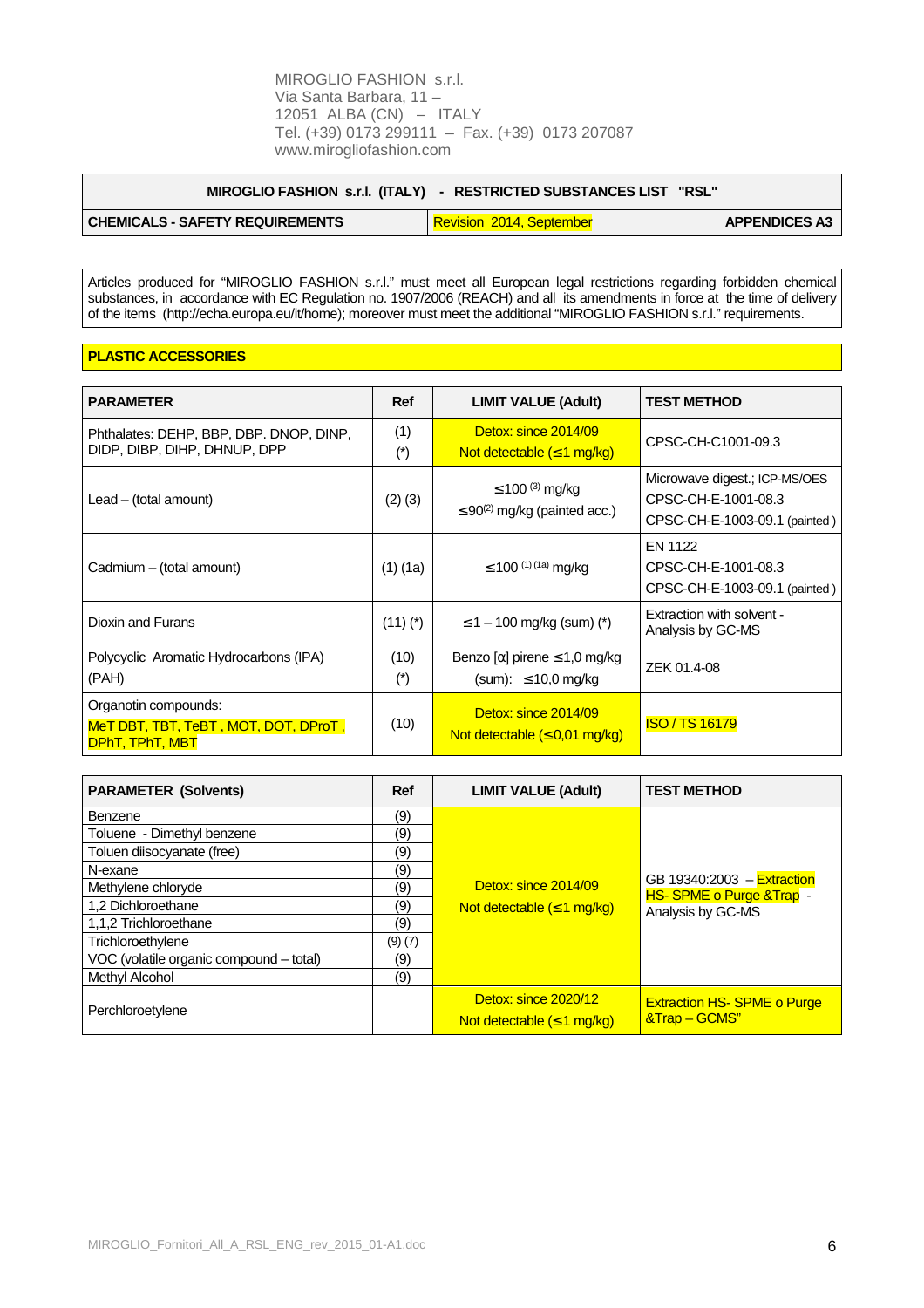# **PLASTIC ACCESSORIES – Additional Requirements for PVC**

| <b>PARAMETER (refers to the coating material)</b> |     | <b>LIMIT VALUE (Adult)</b> | <b>TEST METHOD</b>   |
|---------------------------------------------------|-----|----------------------------|----------------------|
| Vinyl Chloride (monomer)                          | (5) | $\leq$ 5 mg/kg             | GB/T 4615 - ISO 6401 |
| Lead - (Chloridric acid extractable)              | (5) | $\leq$ 90 mg/kg            | GB 21550             |
| Cadmium - (Chloridric acid extractable)           | (5) | $\leq$ 75 mg/kg            | GB 21550             |
| <b>Volatile Substances</b>                        | (5) | $\leq$ 20 mg/kg            | GB 21550             |

# **METAL ACCESSORIES**

| <b>PARAMETER</b>                                                        | <b>Ref</b>        | <b>LIMIT VALUE (Adult)</b>                                                                                                                                   | <b>TEST METHOD</b>                                                                                 |
|-------------------------------------------------------------------------|-------------------|--------------------------------------------------------------------------------------------------------------------------------------------------------------|----------------------------------------------------------------------------------------------------|
| Nickel (released from metal accessories in<br>direct contact with skin) | (1)(6)<br>(7)     | $\leq$ 0.5 µg/cm <sup>2</sup> /week<br>(direct and prolonged contact<br>with skin)<br>$\leq$ 0.2 µg/cm <sup>2</sup> /week (only for<br>piercing)             | EN 12471 (preliminary test)<br>EN 12472:2009 - EN 1811 :2011-<br>GB/T 19719 - GB/T 28485           |
| $Leaf - (total amount)$                                                 | (3)(2)(12)<br>(6) | $\leq$ 100 <sup>(3)</sup> mg/kg - ≤ 300 <sup>(12</sup> mg/kg <sup>)</sup><br>$\leq$ 90 <sup>(2)</sup> mg/kg (acc. verniciati)<br>≤ 1000 <sup>(6)</sup> mg/kg | Microwave digest; ICP-MS/OES<br>CPSC-CH-E-1001-08.3<br>CPSC-CH-E-1003-09.1 (painted)<br>GB/T 28021 |
| Cadmium - (total amount)                                                | (4)(6)            | ≤ 100 <sup>(4)</sup> mg/kg<br>≤ 1000 <sup>(6)</sup> mg/kg                                                                                                    | Microwave digestion; ICP-MS/OES<br>CPSC-CH-E-1001-08.3-GB/T 28021                                  |
| Mercury – (total amount)                                                | (6)               | $\leq$ 1000 mg/kg                                                                                                                                            | Microwave digestion; ICP-MS/OES<br>GB/T 21198-6 - GB/T 28021                                       |
| Arsenic – (total amount)                                                | (6)               | $\leq 1000$ mg/kg                                                                                                                                            | Microwave digestion; ICP-MS/OES<br>GB/T 21198-6 - GB/T 28021                                       |
| Chromium VI - (total amount)                                            | (6)               | $\leq$ 1000 mg/kg                                                                                                                                            | Microwave digestion; ICP-MS/OES<br>SN/T 2004.3:2005 GB/T 28019                                     |

## **GLASS AND CRYSTAL ACCESSORIES**

| <b>PARAMETER</b>         |        | <b>LIMIT VALUE (Adult)</b>                                                  | <b>TEST METHOD</b>                                   |
|--------------------------|--------|-----------------------------------------------------------------------------|------------------------------------------------------|
| $Leaf - (total amount)$  | (2)(3) | ≤ 100 <sup>(3)</sup> mg/kg<br>$\leq$ 90 <sup>(2)</sup> mg/kg (painted acc.) | CPSC-CH-E-1001-08.3<br>CPSC-CH-E-1003-09.1 (painted) |
| Cadmium - (total amount) | (4)    | $\leq 100$ mg/kg                                                            | Microwave digest; ICP-MS/OES<br>CPSC-CH-E-1001-08.1  |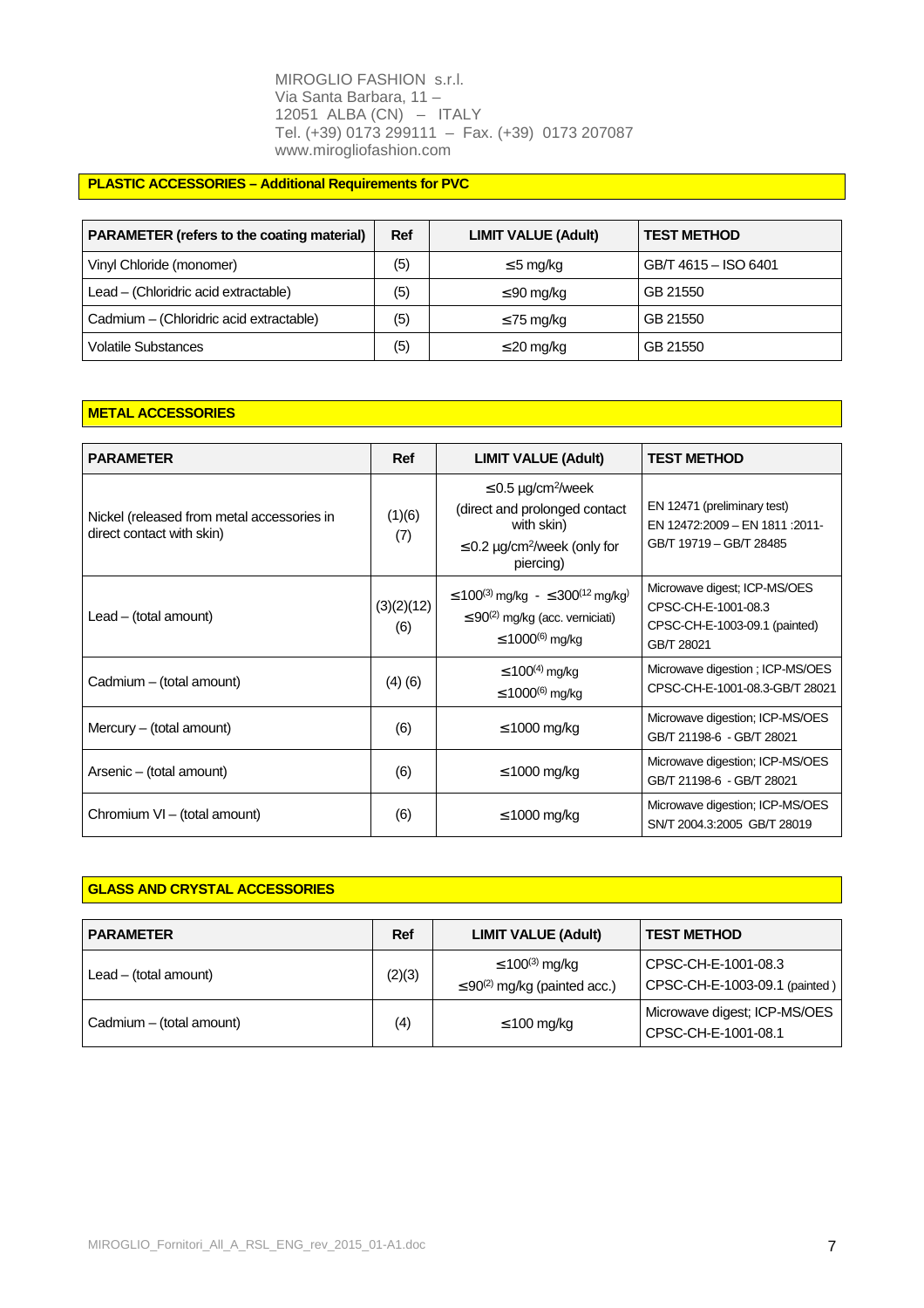# **References**

1) = REACH Regolament EC nr. 1907/2006 - Dangerous substances and substances of very high concern (SVHC) – (Annex: XVII e Candidate List).

(1a) = REACH Regolament EC nr. 1907/2006 – (Annex: XVII – nr°23) - Cadmium

(1b) = REACH Regolament EC nr. 1907/2006 – (Annex: XVII – nr°63) – Lead

- (2) = USA federal CPSIA (painted materials)
- $(3)$  = Denmark
- (4) = Netherlands: Cadmium Decree

(5) = GB 21550: 2008 - People's Republic of China – Restriction of hazardous materials in PVC artificial leather

(6) = GB 28480: 2012 - Adornment - Provision for limit of baneful elements.

(7) = KC Mark: Annex 1: Textiles Products

(8) = Japan: Law 112 – Japan Law for the control of the household products containing harmful substances

(9) = China GB 19340:2003 - Adhesives for footwear, suitcases and bags

(10) = "Private Eco Label"

(11) = Germany Chemikalienverbot Verordnung 4

(12) = Adult USA: (not federal) California – Proposition 65

(\*) = Individual substances are listed in appendix "Individual substances"

# **FOOTWEAR – RUBBER SHOES**

| <b>Field of</b><br>application                                                                                                                                                                       | <b>PARAMETER:</b><br><b>Healthy and safe</b><br>properties | <b>Note</b>       | <b>LIMIT VALUE (Adult)</b>                                           | <b>TEST METHOD REFERENCE</b> |
|------------------------------------------------------------------------------------------------------------------------------------------------------------------------------------------------------|------------------------------------------------------------|-------------------|----------------------------------------------------------------------|------------------------------|
|                                                                                                                                                                                                      | pH Value                                                   | (1)               | $4,0 \div 9,0$                                                       | GB/T 7573                    |
|                                                                                                                                                                                                      | Formaldehyde                                               | (1)               | $\leq 75$                                                            | GB/T 2912.1                  |
| Uppers,<br>linings and                                                                                                                                                                               | Lead<br>(extractable)                                      | (1)               | $\leq 1.0$                                                           | GB/T 17593.1                 |
| <i>insocks</i><br>Cadmium<br>(extractable)<br>(textile,<br>synthetic<br>Arsenic (extractable)<br>leather and<br>artificial<br>Decomposable harmful<br>leather)<br>aromatic amine dye<br>2,3,5,6-TeCP |                                                            | (1)<br>$\leq 0.1$ |                                                                      | GB/T 17593.1                 |
|                                                                                                                                                                                                      |                                                            | (1)               | $≤ 1.0$                                                              | GB/T 17593.4                 |
|                                                                                                                                                                                                      |                                                            | (1)               | Detox: since 2014/09<br>Not detectable $(\leq 2 \text{ mg/kg})$      | GB/T 17592                   |
|                                                                                                                                                                                                      | Chlorinated phenols: PCP                                   | (1)               | Detox: since 2014/09<br>Not detectable $(\leq 0.1 \text{ mg/kg/kg})$ | GB/T 18414.1<br>GB/T 18414.2 |
| Rubber<br>components                                                                                                                                                                                 | N-nitrosamines                                             | $(1)$ $(*)$       | $\leq 0.5$                                                           | GB/T 24153                   |
| Lining and<br>insocks<br>(staining)                                                                                                                                                                  | Color fastness to rubbing                                  | $(1)$ (a)         | $\geq$ 2/3                                                           | QB/T 2882                    |

(1) = GB 25038: 2010 - Rubber Shoes Healthy and Safe Specification

(a) = by method A stated in QB/T 2882-2007, rub the product by synthetic perspiration for 50 times and then evaluate its staining rating by grey scale.

(\*) = Individual substances are listed in appendix "Individual substances"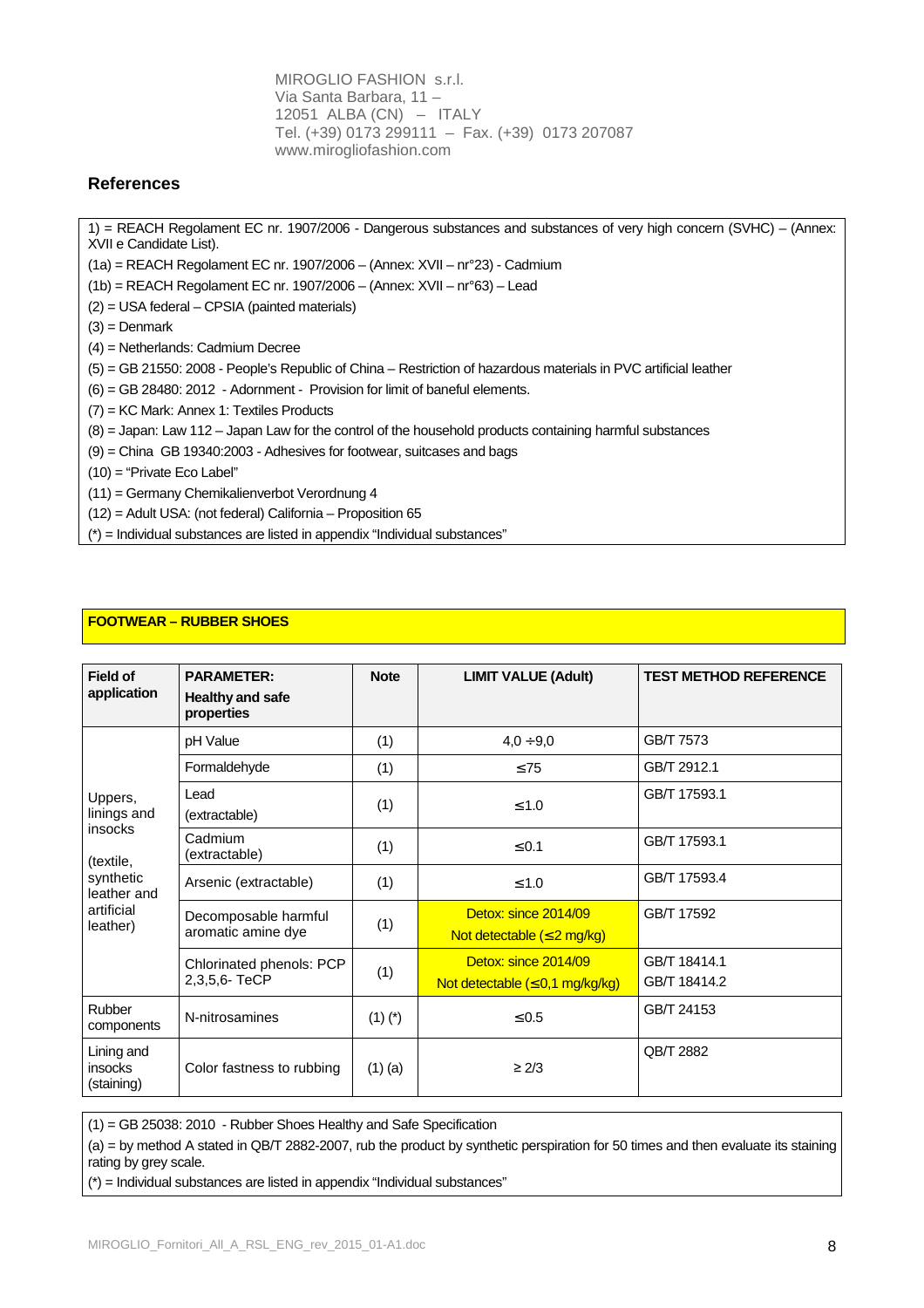## **APPENDIX: Individual Substances**

| <b>Forbidden Arylamines</b>                                                   | Index Nr.    | CAS Nr         |
|-------------------------------------------------------------------------------|--------------|----------------|
| Biphenyl-4-ylamin; 4-aminobiphenyl; xenylamine                                | 612-072-00-6 | $92 - 67 - 1$  |
| Benzidine                                                                     | 612-042-00-2 | $92 - 87 - 5$  |
| 4-chloro-o-toluidine                                                          |              | 95-69-2        |
| 2-naphtylamine                                                                | 612-022-00-3 | $91 - 59 - 8$  |
| o-aminoazotoluene; 4-amino-2', 3-dimethylazobenzene; 4-o-tolylazo-otoluidine  | 611-006-00-3 | $97-56-3$      |
| 5-nitro-o-toluidine                                                           |              | $99 - 55 - 8$  |
| 4-chloroaniline                                                               |              | 106-47-8       |
| 4-methoxy-m-phenylenediamine                                                  |              | 615-05-4       |
| 4,4'-methylenedianiline; 4,4'-diaminodiphenylmethane                          | 612-051-00-1 | 101-77-9       |
| 3,3'-dichlorobenzidine; 3,3'-dichlorobiphenyl-4; 4'-ylenediamine              | 612-068-00-4 | $91 - 94 - 1$  |
| 3,3'-dimethoxybenzidine : o-dianisidine                                       | 612-036-00-X | 119-90-4       |
| 3,3-dimethylbenzidine; 4,4'-bi-o-toluidine                                    | 612-041-00-7 | 119-93-7       |
| 4,4'-methylenedi-o-toluidine                                                  | 612-085-00-7 | 838-88-0       |
| 6-methoxy-m-toluidine; p-cresidine                                            |              | 120-71-8       |
| 4,4'-metylene-bis- (2-chloro-aniline) ; 2,2'-dichloro-4,4'-methylenedianiline | 612-078-00-9 | $101 - 14 - 4$ |
| 4,4'-oxydianiline                                                             |              | 101-80-4       |
| 4,4'-thiodianiline                                                            |              | 139-65-1       |
| o-toluidine ; 2-aminotoluene                                                  | 612-091-00-X | $95 - 53 - 4$  |
| 4-methyl-m-phenylenediamine                                                   | 612-099-00-3 | $95 - 80 - 7$  |
| 2,4,5-trimethylaniline                                                        |              | 137-17-7       |
| o-anisidine; 2-methoxyaniline                                                 | 612-035-00-4 | $90 - 04 - 0$  |
| 4-amino azobenzene                                                            | 611-008-00-4 | 60-09-3        |
| 2,4 xilidina                                                                  |              | 95-68-1        |
| 2.6 xilidina                                                                  |              | 87-62-7        |

| <b>Carcinogenic Dyes</b>     | C.I. Nr     | CAS Nr     | <b>Disperse</b><br><b>Allergenic</b><br><b>Dyes</b> | C.I. Nr     | CAS Nr     | <b>Chlorinated Organic</b><br><b>Carriers</b> |
|------------------------------|-------------|------------|-----------------------------------------------------|-------------|------------|-----------------------------------------------|
| C.I. Acid Red 26             | C.I. 16 150 | 3761-53-3  | C.I. Disperse Blue 1                                | C.I. 64 500 | 2475-45-8  | <b>Dichlorobenzenes</b>                       |
| C.I. Basic Red 9             | C.I. 42 500 | 569-61-9   | C.I. Disperse Blue 3                                | C.I. 61 505 | 2475-46-9  | Trichlorobenzenes                             |
| C.I. Direct Black 38         | C.I. 30 235 | 1937-37-7  | C.I. Disperse Blue 7                                | C.I. 62 500 | 3179-90-6  | Tetrachlorobenzenes                           |
| C.I. Direct Blue 6           | C.I. 22 610 | 2602-46-2  | C.I. Disperse Blue 26                               | C.I. 63 305 | 3860-63-7  | Pentachlorobenzene                            |
| C.I. Direct Red 28           | C.I. 22 120 | 573-58-0   | C.I. Disperse Blue 35                               |             | 12222-75-2 | Hexachlorobenzene                             |
| C.I. Basic Violet 14         | C.I. 42 510 | 632-99-5   | C.I. Disperse Blue 102                              |             | 12222-97-8 | Chlorotoluenenes                              |
| C.I. Disperse Blue 1         | C.I. 64 500 | 2475-45-8  | C.I. Disperse Blue 106                              |             | 12223-01-7 | <b>Dichlorotoluenes</b>                       |
| C.I. Disperse Yellow 3       | C.I. 11 855 | 2832-40-8  | C.I. Disperse Blue 124                              |             | 61951-51-7 | Trichlorotoluenes                             |
| C.I. Disperse Orange 11      | C.I. 60700  | 82-28-0    | C.I. Disperse Brown 1                               |             | 23355-64-8 | Tetrachlorotoluenes                           |
| C.I. Disperse Yellow 23 (*)  | C.I. 26 070 | 6250-23-3  | C.I. Disperse Orange 1                              | C.I. 11 080 | 2581-69-3  | Pentachlorotoluene                            |
| C.I. Disperse Orange 149 (*) |             | 85136-74-9 | C.I. Disperse Orange 3                              | C.I. 11 005 | 730-40-5   |                                               |

| <b>Carcinogenic Dyes</b>     | C.I. Nr     | CAS Nr     | <b>Allergenic</b><br><b>Disperse</b><br><b>Dyes</b> | C.I. Nr     | CAS Nr     | <b>Chlorinated Organic</b><br><b>Carriers</b> |
|------------------------------|-------------|------------|-----------------------------------------------------|-------------|------------|-----------------------------------------------|
| C.I. Acid Red 26             | C.I. 16 150 | 3761-53-3  | C.I. Disperse Blue 1                                | C.I. 64 500 | 2475-45-8  | <b>Dichlorobenzenes</b>                       |
| C.I. Basic Red 9             | C.I. 42 500 | 569-61-9   | C.I. Disperse Blue 3                                | C.I. 61 505 | 2475-46-9  | Trichlorobenzenes                             |
| C.I. Direct Black 38         | C.I. 30 235 | 1937-37-7  | C.I. Disperse Blue 7                                | C.I. 62 500 | 3179-90-6  | Tetrachlorobenzenes                           |
| C.I. Direct Blue 6           | C.I. 22 610 | 2602-46-2  | C.I. Disperse Blue 26                               | C.I. 63 305 | 3860-63-7  | Pentachlorobenzene                            |
| C.I. Direct Red 28           | C.I. 22 120 | 573-58-0   | C.I. Disperse Blue 35                               |             | 12222-75-2 | Hexachlorobenzene                             |
| C.I. Basic Violet 14         | C.I. 42 510 | 632-99-5   | C.I. Disperse Blue 102                              |             | 12222-97-8 | Chlorotoluenenes                              |
| C.I. Disperse Blue 1         | C.I. 64 500 | 2475-45-8  | C.I. Disperse Blue 106                              |             | 12223-01-7 | <b>Dichlorotoluenes</b>                       |
| C.I. Disperse Yellow 3       | C.I. 11 855 | 2832-40-8  | C.I. Disperse Blue 124                              |             | 61951-51-7 | <b>Trichlorotoluenes</b>                      |
| C.I. Disperse Orange 11      | C.I. 60700  | 82-28-0    | C.I. Disperse Brown 1                               |             | 23355-64-8 | <b>Tetrachlorotoluenes</b>                    |
| C.I. Disperse Yellow 23 (*)  | C.I. 26 070 | 6250-23-3  | C.I. Disperse Orange 1                              | C.I. 11 080 | 2581-69-3  | Pentachlorotoluene                            |
| C.I. Disperse Orange 149 (*) |             | 85136-74-9 | C.I. Disperse Orange 3                              | C.I. 11 005 | 730-40-5   |                                               |
|                              |             |            | C.I. Disperse Orange                                |             | 12223-33-5 |                                               |
|                              |             |            | 76/37                                               |             |            |                                               |
|                              |             |            | C.I. Disperse Red 1                                 | C.I. 11 110 | 2872-52-8  |                                               |
|                              |             |            | C.I. Disperse Red 11                                | C.I. 62 015 | 2872-48-2  |                                               |
|                              |             |            | C.I. Disperse Red 17                                | C.I. 11 210 | 3179-89-3  |                                               |
|                              |             |            | C.I. Disperse Yellow 1                              | C.I. 10 345 | 119-15-3   |                                               |
|                              |             |            | C.I. Disperse Yellow 3                              | C.I. 11 855 | 2832-40-8  |                                               |
|                              |             |            | C.I. Disperse Yellow 9                              | C.I. 10 375 | 6373-73-5  |                                               |
|                              |             |            | C.I. Disperse Yellow 39                             |             | 12236-29-2 |                                               |
|                              |             |            | C.I. Disperse Yellow 49                             |             | 54824-37-2 |                                               |

| <b>Chlorinated Organic</b><br>Carriers |
|----------------------------------------|
| Dichlorobenzenes                       |
| Trichlorobenzenes                      |
| Tetrachlorobenzenes                    |
| Pentachlorobenzene                     |
| Hexachlorobenzene                      |
| Chlorotoluenenes                       |
| Dichlorotoluenes                       |
| Trichlorotoluenes                      |
| Tetrachlorotoluenes                    |
| Pentachlorotoluene                     |
|                                        |
|                                        |
|                                        |
|                                        |
|                                        |
|                                        |
|                                        |
|                                        |
|                                        |
|                                        |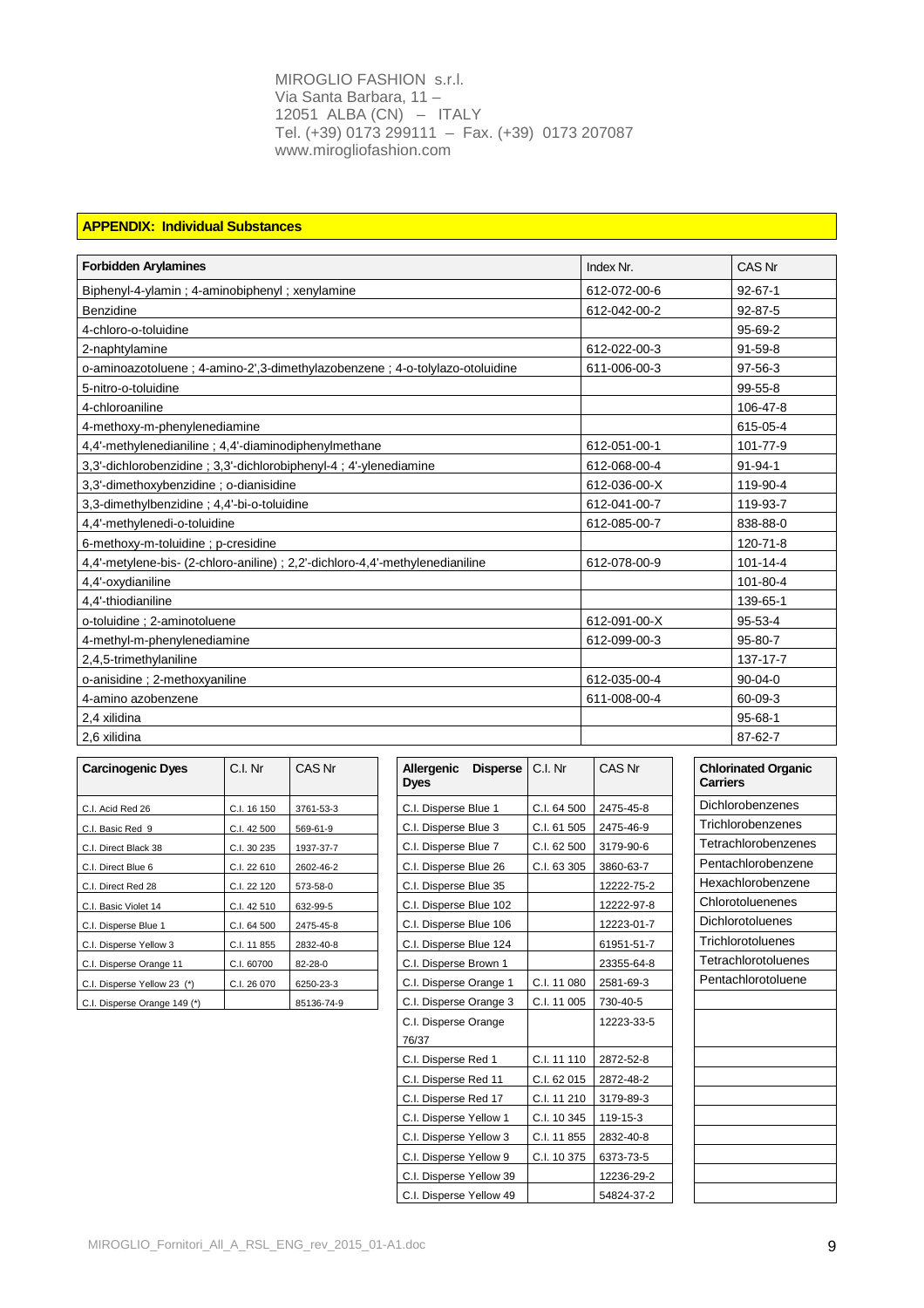| <b>Pesticides</b>             | CAS Nr             | <b>Pesticides</b>      | CAS Nr        |
|-------------------------------|--------------------|------------------------|---------------|
| Azinophosmethyl               | 86-50-0            | Methoxychlor           | 72-43-5       |
| Azinophosetyl                 | 2642-71-9          | <b>Mirex</b>           | 2385-85-5     |
| Aldrine                       | 309-00-2           | Monocrotophos          | 6923-22-4     |
| Bromophos-ethyl               | 4824-78-6          | Parathion              | 56-38-2       |
| Carbaryl                      | 63-25-2            | Parathion-methyl       | 298-00-0      |
| Chlordane                     | 57-74-9            | Propethamphos          | 31218-83-4    |
| Chlordimeform                 | 164-98-3           | Profenophos            | 41198-08-7    |
| Coumaphos                     | 56-72-4            | Quinalphos             | 13593-03-8    |
| Cyfluthrin                    | 68359-37-5         | Toxaphen (Camphechlor) | 8001-35-2     |
| Cyhalothrin                   | 91465-08-6         | Trifluralin            | 1582-09-8     |
| Cypermethrin                  | 52315-07-8         | $2,4,5 - T$            | 93-76-5       |
| <b>DEF</b>                    | 87-48-8            | $2,4-D$                | 94-75-7       |
| Deltamethrin                  | 52918-63-5         | Captafol               | 2425-06-1     |
| <b>DDD</b>                    | 53-19-0, 72-54-8   | Chlorphenvinphos       | 470-90-6      |
| <b>DDE</b>                    | 3424-82-6, 72-55-9 | Dichlorprop            | 120-36-5      |
| <b>DDT</b>                    | 50-29-3, 789-02-6  | Dinoseb und salts      | 88-85-7       |
| Diazinon                      | 333-41-5           | <b>MCPA</b>            | 94-74-6       |
| Dicrotophos                   | 3735-78-3          | <b>MCPB</b>            | $94 - 81 - 5$ |
| Dieldrine                     | $60 - 57 - 1$      | Mecroprop              | 93-65-2       |
| Dimethoate                    | $60 - 51 - 5$      | Phosdrin / Mevinphos   | 7786-34-7     |
| $\alpha$ -Endosulfan          | 959-98-8           | Metamidophos           | 10265-92-6    |
| B- Endosulfan                 | 33213-65-9         | Malathion              | 121-75-5      |
| Endrine                       | 72-20-8            |                        |               |
| Esfenvalerat                  | 66230-04-4         |                        |               |
| Fenvalerate                   | 51630-58-1         |                        |               |
| Heptachlor                    | 76-44-8            |                        |               |
| Heptachlorepoxide             | 1024-57-3          |                        |               |
| Hexachlorobenzene             | 118-74-1           |                        |               |
| $\alpha$ -Hexaclorcyclohexane | 319-84-6           |                        |               |
| β- Hexaclorcyclohexane        | 319-85-7           |                        |               |
| δ- Hexaclorcyclohexane        | 319-86-8           |                        |               |
| Lindane (q-HCH)               | 58-89-9            |                        |               |

| <b>Pesticides</b>      | <b>CAS Nr</b> |
|------------------------|---------------|
| Methoxychlor           | 72-43-5       |
| <b>Mirex</b>           | 2385-85-5     |
| Monocrotophos          | 6923-22-4     |
| Parathion              | 56-38-2       |
| Parathion-methyl       | 298-00-0      |
| Propethamphos          | 31218-83-4    |
| Profenophos            | 41198-08-7    |
| Quinalphos             | 13593-03-8    |
| Toxaphen (Camphechlor) | 8001-35-2     |
| Trifluralin            | 1582-09-8     |
| $2,4,5 - T$            | 93-76-5       |
| $2,4-D$                | 94-75-7       |
| Captafol               | 2425-06-1     |
| Chlorphenvinphos       | 470-90-6      |
| Dichlorprop            | 120-36-5      |
| Dinoseb und salts      | 88-85-7       |
| <b>MCPA</b>            | 94-74-6       |
| <b>MCPB</b>            | $94 - 81 - 5$ |
| Mecroprop              | 93-65-2       |
| Phosdrin / Mevinphos   | 7786-34-7     |
| Metamidophos           | 10265-92-6    |
| Malathion              | 121-75-5      |
|                        |               |
|                        |               |
|                        |               |
|                        |               |
|                        |               |
|                        |               |
|                        |               |
|                        |               |
|                        |               |
|                        |               |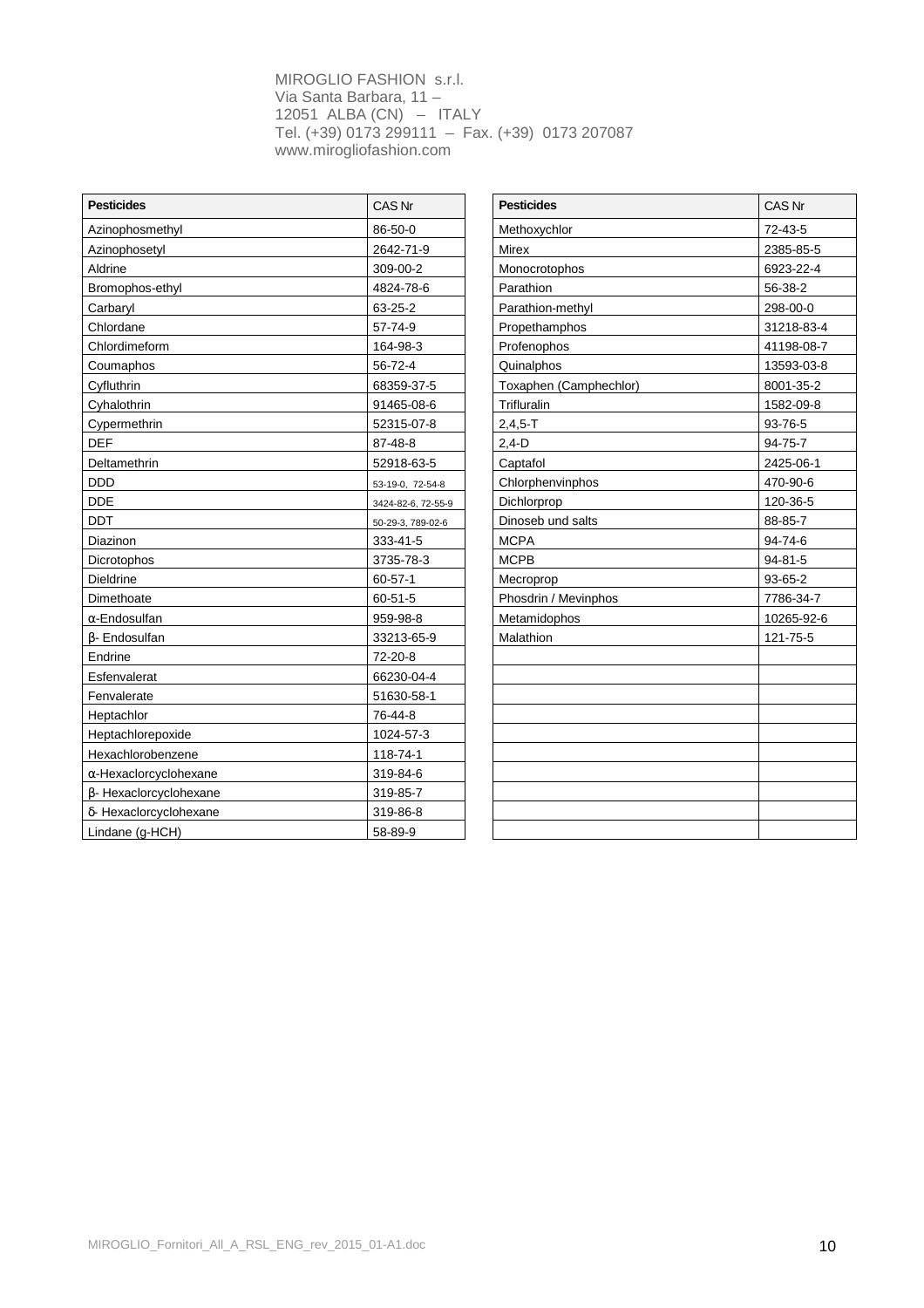| <b>Dioxin and Furans</b>                  | CAS Nr      | Group        | Limit<br>$(\mu g/kg)$ | <b>Polycyclic</b><br>Aromatic Hydrocarbons<br>$(IPA-PAH)$ | CAS Nr        |
|-------------------------------------------|-------------|--------------|-----------------------|-----------------------------------------------------------|---------------|
| 2,3,7,8-tetraclorodibenzo-p-diossina      | 1746-01-6   |              |                       | Acenaphtene                                               | 83-32-9       |
| 1,2,3,7,8-pentaclorodibenzo-p-diossina    | 40321-76-4  | 1            | $\leq 1$              | Acenaphtylene                                             | 208-96-8      |
| 2,3,7,8-tetraclorodibenzo-furano          | 51207-31-9  |              |                       | Anthracene                                                | 120-12-7      |
| 2,3,4,7,8-Pentaclorodibenzo-furano        | 57117-31-4  |              |                       | Benzo[a]anthracene                                        | 56-55-3       |
| 1,2,3,4,7,8-esaclorodibenzo-p-diossina    | 39227-28-6  |              |                       | Benzo[a]pyrene                                            | $50 - 32 - 8$ |
| 1,2,3,7,8,9-esaclorodibenzo-p-diossina    | 19408-74-3  |              |                       | Benzo[b]fluoranthene                                      | 205-99-2      |
| 1,2,3,6,7,8-esaclorodibenzo-p-diossina    | 57653-85-7  |              |                       | Benzo[ghi]perylene                                        | 191-24-2      |
| 1,2,3,7,8-pentaclorodibenzofurano         | 57117-41-6  | $\mathbf{2}$ | $\leq 5$              | Benzo[k]fluoranthene                                      | 207-08-9      |
| 1,2,3,7,8,9-esaclorodibenzofurano         | 57117-41-6  |              |                       | Chrysene                                                  | 218-01-9      |
| 1,2,3,6,7,8-esaclorodibenzofurano         | 57117-44-9  |              |                       | Dibenz[a,h]anthracene                                     | 53-70-3       |
| 2,3,4,6,7,8-esaclorodibenzofurano         | 60851-34-5  |              |                       | Fluoranthene                                              | 206-44-0      |
| 1,2,3,4,6,7,8-eptaclorodibenzo-p-diossina | 35822-46-9  |              |                       | Fluorene                                                  | 86-73-7       |
| 1,2,3,4,6,7,8,9-octaclorodibenzo-p-       | 3268-87-9   |              |                       | Indeno[1,2,3-cd]pyrene                                    | 193-39-5      |
| diossina                                  |             | 3            | $\leq 100$            |                                                           |               |
| 1,2,3,4,6,7,8-eptaclorodibenzofurano      | 67562-39-4  |              |                       | Naphtalene                                                | $91 - 20 - 3$ |
| 1,2,3,4,7,8,9-eptaclorodibenzofurano      | 55673-89-7  |              |                       | Phenanthrene                                              | $85 - 01 - 8$ |
| 1,2,3,4,6,7,8,9-octaclorodibenzofurano    | 39001-02-0  |              |                       | Pyrene                                                    | 129-00-0      |
| 2,3,7,8-tetrabromodibenzo-p-diossina      | 50585-41-6  |              |                       |                                                           |               |
| 1,2,3,7,8-pentabromodibenzo-p-diossina    | 109333-34-8 | 4            | $\leq 1$              |                                                           |               |
| 2,3,7,8-tetrabromodibenzo-furano          | 67733-57-7  |              |                       |                                                           |               |
| 2,3,4,7,8-pentabromodibenzofurano         | 67733-57-7  |              |                       |                                                           |               |
| 1,2,3,4,7,8-esabromdibenzo-p-diossina     | 110999-44-5 |              |                       |                                                           |               |
| 1,2,3,7,8,9-esabromodibenzo-p-diossina    | 110999-46-7 |              |                       |                                                           |               |
| 1,2,3,6,7,8-esabromodibenzo-p-diossina    | 110999-45-6 | 5            | $\leq 5$              |                                                           |               |
| 1,2,3,7,8-pentabromodibenzofurano         | 107555-93-1 |              |                       |                                                           |               |

| CAS Nr     | Group        | Limit<br>$(\mu g/kg)$ | Polycyclic<br>Aromatic Hydrocarbons<br>$(IPA-PAH)$ | CAS Nr        |
|------------|--------------|-----------------------|----------------------------------------------------|---------------|
| 1746-01-6  |              |                       | Acenaphtene                                        | 83-32-9       |
| 40321-76-4 | 1            | $\leq 1$              | Acenaphtylene                                      | 208-96-8      |
| 51207-31-9 |              |                       | Anthracene                                         | 120-12-7      |
| 57117-31-4 |              |                       | Benzo[a]anthracene                                 | 56-55-3       |
| 39227-28-6 |              |                       | Benzo[a]pyrene                                     | $50-32-8$     |
| 19408-74-3 |              |                       | Benzo[b]fluoranthene                               | 205-99-2      |
| 57653-85-7 |              |                       | Benzo[ghi]perylene                                 | 191-24-2      |
| 57117-41-6 | $\mathbf{2}$ | $\leq 5$              | Benzo[k]fluoranthene                               | 207-08-9      |
| 57117-41-6 |              |                       | Chrysene                                           | 218-01-9      |
| 57117-44-9 |              |                       | Dibenz[a,h]anthracene                              | 53-70-3       |
| 60851-34-5 |              |                       | Fluoranthene                                       | 206-44-0      |
| 35822-46-9 |              |                       | Fluorene                                           | 86-73-7       |
| 3268-87-9  |              |                       | Indeno[1,2,3-cd]pyrene                             | 193-39-5      |
|            | 3            | $\leq 100$            |                                                    |               |
| 67562-39-4 |              |                       | Naphtalene                                         | $91 - 20 - 3$ |
| 55673-89-7 |              |                       | Phenanthrene                                       | $85 - 01 - 8$ |
| 39001-02-0 |              |                       | Pyrene                                             | 129-00-0      |

| <b>Appendix 8: Phthalates</b> |                                                                                   | <b>Short form</b> | <b>CAS Nr</b>    | CE nr. 1907/2006<br><b>REACH Annex</b><br><b>XVII</b> | CE nr. 1907/2006<br><b>REACH Annex</b><br><b>XIV</b> | CE nr. 1907/2006<br><b>REACH Candidate</b><br><b>List</b> |
|-------------------------------|-----------------------------------------------------------------------------------|-------------------|------------------|-------------------------------------------------------|------------------------------------------------------|-----------------------------------------------------------|
| $\mathbf{1}$                  | Diisobutyl phthalate                                                              | <b>DiBP</b>       | $84 - 69 - 5$    |                                                       | X (banned)                                           | $\mathsf{X}$                                              |
| $\overline{2}$                | <b>Dibutyl phthalate</b>                                                          | <b>DBP</b>        | $84 - 74 - 2$    | Entry 51: par. b                                      | X (banned)                                           | $\mathsf{X}$                                              |
| 3                             | <b>BenzylButyl phthalate</b>                                                      | <b>BBP</b>        | $85 - 68 - 7$    | Entry 51: par. c                                      | X (banned)                                           | $\overline{X}$                                            |
| $\overline{4}$                | Di(ethylhexil) phthalate                                                          | <b>DEHP</b>       | $117 - 81 - 7$   | Entry 51: par. a                                      | X (banned)                                           | $\mathsf{X}$                                              |
| $\overline{5}$                | Di(n-octyl) phthalate                                                             | <b>DNOP</b>       | $117 - 84 - 0$   | Entry 51: par. c                                      |                                                      |                                                           |
| 6                             | <b>Diisononyl phthalate</b>                                                       | <b>DINP</b>       | 28553-12-0       | Entry 51: par. a                                      |                                                      |                                                           |
| $\overline{7}$                | <b>Diisodecyl phthalate</b>                                                       | <b>DIDP</b>       | $26761 - 40 - 0$ | Entry 51: par. b                                      |                                                      |                                                           |
| $\overline{8}$                | 1,2-benzendicarboxilic acid, di C6-8<br>branched alkyl esters C7 rich             | <b>DIHP</b>       | 71888-89-6       |                                                       |                                                      | $\overline{X}$                                            |
| 9                             | 1,2-benzendicarboxilic acid, di C7-11<br>branched and linear alkyl esters C7 rich | <b>DHNUP</b>      | 68515-42-4       |                                                       |                                                      | $\mathsf{X}$                                              |
| 10                            | <b>Dipentyl phtalate</b>                                                          | <b>DPP</b>        | $131 - 18 - 0$   |                                                       |                                                      | $\mathsf{X}$                                              |
| 11                            | Di-n-hexyl phthalate                                                              | <b>DHP</b>        | $84 - 75 - 3$    |                                                       |                                                      |                                                           |
| 12                            | 1,2-Benzenedicarboxylic acid,<br>dipentylester, branched and linear               |                   | 84777-06-0       |                                                       |                                                      |                                                           |
| 13                            | Di-iso-pentyl phthalate                                                           | <b>DIPP</b>       | 605-50-5         |                                                       |                                                      |                                                           |
| 14                            | N-pentyl-iso-pentyl phthalate                                                     | <b>PIPP</b>       | 776297-69-9      |                                                       |                                                      |                                                           |